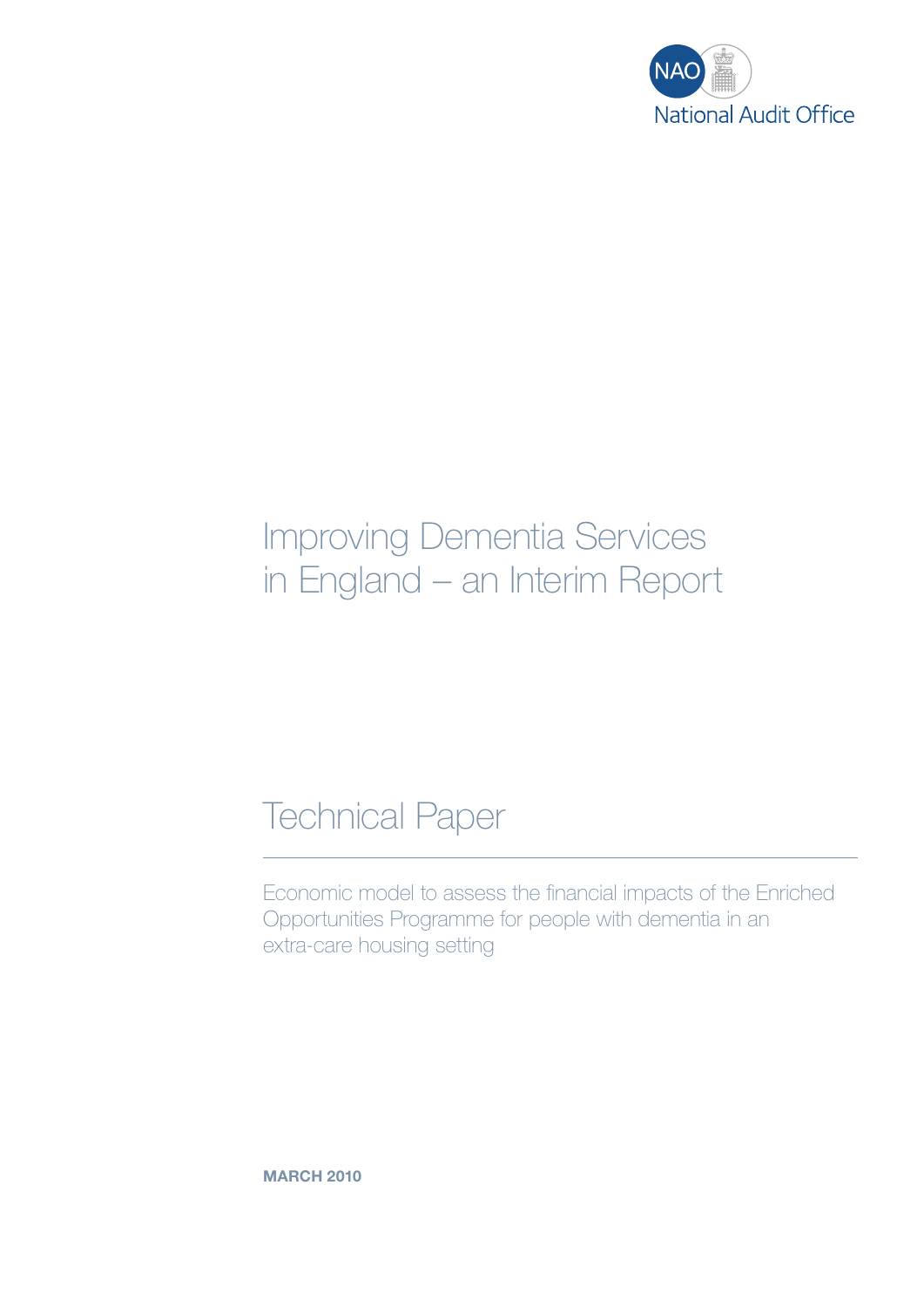## **Contents**

Introduction [1](#page-2-0) Background 1 The Model 3 Results 9 Sensitivity Analysis 10 Discussion 13 Conclusion 14

Author: David Xu

The author would like to thank the following for their assistance in data analysis and reviewing the model:

Professor Dawn Brooker, Director of the Association for Dementia Studies, Institute of Health and Society, University of Worcester; David Campey, The Extra-care Charitable Trust; Nick Ormiston‑Smith, Senior Analyst, National Audit Office; Caroline Harper, Audit Manager, National Audit Office; and Shamail Ahmad, Audit Principal, National Audit Office.

Design and Production by NAO Marketing & Communications Team DP Ref: 009008-007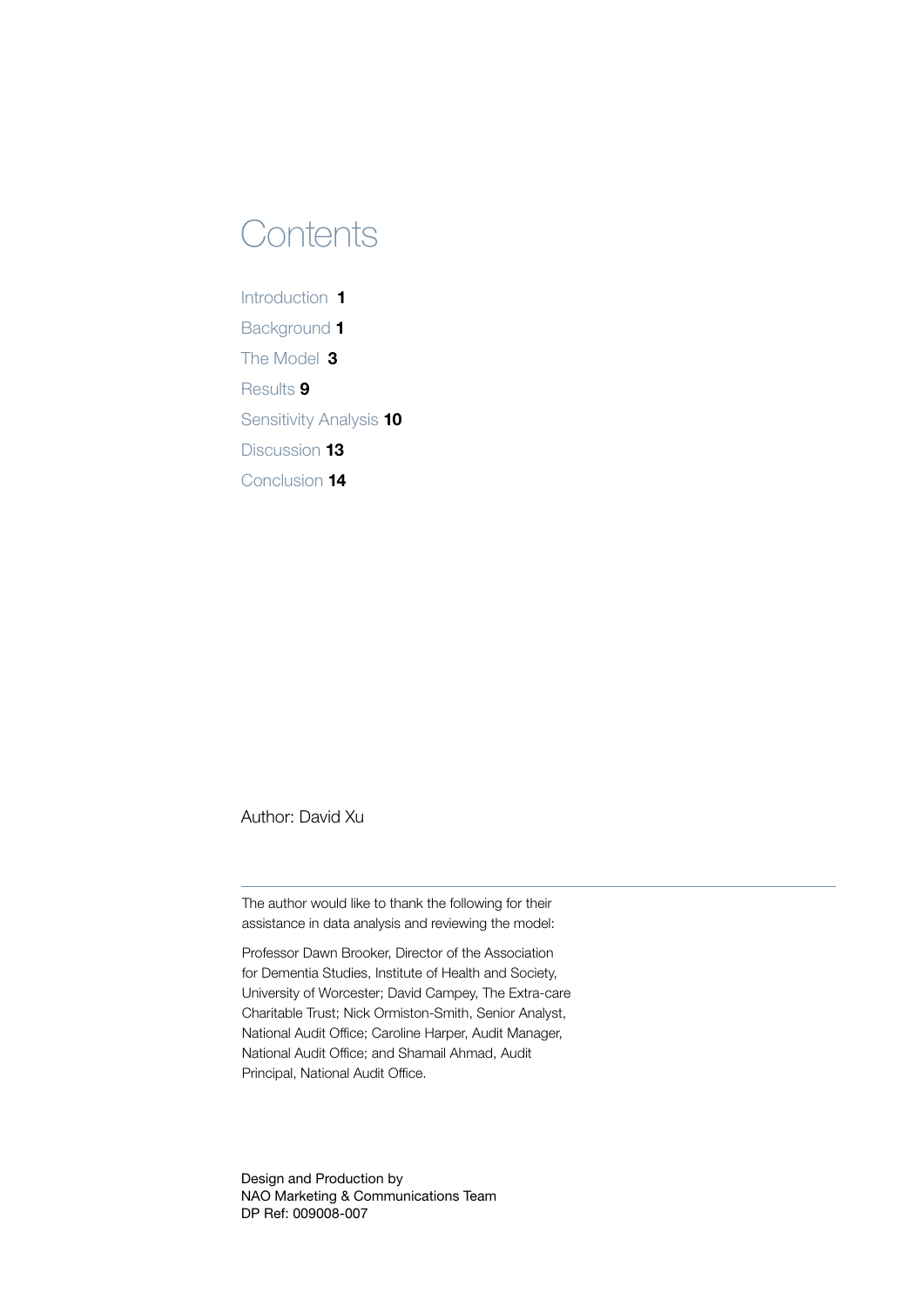## <span id="page-2-0"></span>**Introduction**

## **Background**

1 Extra-care housing is increasingly put forward as a means of improving the quality of life of individuals who require support to maintain their independence. Between 2004 and 2008, the Department of Health invested over £147 million in extra-care housing, and a further £80 million is budgeted for 2008-10.<sup>1</sup> As at July 2008, there were about 935 schemes built in England, providing a total of around 40,000 dwellings.<sup>2</sup>

2 Services in extra-care homes for people with dementia have historically been less than adequate. Many extra-care housing schemes currently exclude those individuals with dementia. Where schemes do operate an inclusive policy, Valleley (2006)<sup>3</sup> reported that over half of the people with dementia were admitted to other care settings during the first two years due to challenging behaviour, conflicts with staff and other residents, and distress on the part of the person with dementia.

### The Enriched Opportunities Programme

3 The Enriched Opportunities Programme (EOP) is an initiative in the Bradford area developed to ensure that people experiencing mental health problems can continue to enjoy a good quality of life in extra-care settings through an integrated approach<sup>4</sup>. A key facet of the programme is employing specialist staff trained in dementia care, supported by an expert team, to provide leadership and engage with residents, their relatives, and health and social care teams in order to provide a coherent and proactive service.

4 EOP has been successful during its first two years. People on the programme, and other residents, have benefited from increased quality of life<sup>5</sup> . This initiative has demonstrated that, through the provision of proactive and integrated service between health, social care and housing services, people with dementia can be cared for effectively in extra-care housing.

<sup>1</sup> Department of Health (2007) *Department of Health Extra Care Housing Fund* http://www.dhcarenetworks.org.uk/ IndependentLivingChoices/Housing/AboutHousingLIN/DHextra-careHousingFund/.

<sup>2</sup> Department of Health (2008) *Statistics on Housing with Care in England* http://www.dhcarenetworks.org.uk/\_

library/Resources/Housing/Housing\_advice/Statistics\_on\_Extra\_Care\_Housing\_in\_England\_EAC\_April\_2005.pdf. 3 Vallelly S *et al*. (2006) *Opening doors to independence: A longitudinal study exploring the contribution of extra care housing to the care and support of older people with dementia* London: Housing 21.

<sup>4</sup> Brooker D *et al*. (2009) *The Enriched Opportunities Programme: A cluster randomised controlled trial of a new approach to living with dementia and other mental health issues in extra care housing schemes and villages*. www.bradford.ac.uk/acad/health/dementia.

<sup>5</sup> Brooker D *et al*. (2009) *The Enriched Opportunities Programme: A cluster randomised controlled trial of a new approach to living with dementia and other mental health issues in extra care housing schemes and villages*. www.bradford.ac.uk/acad/health/dementia.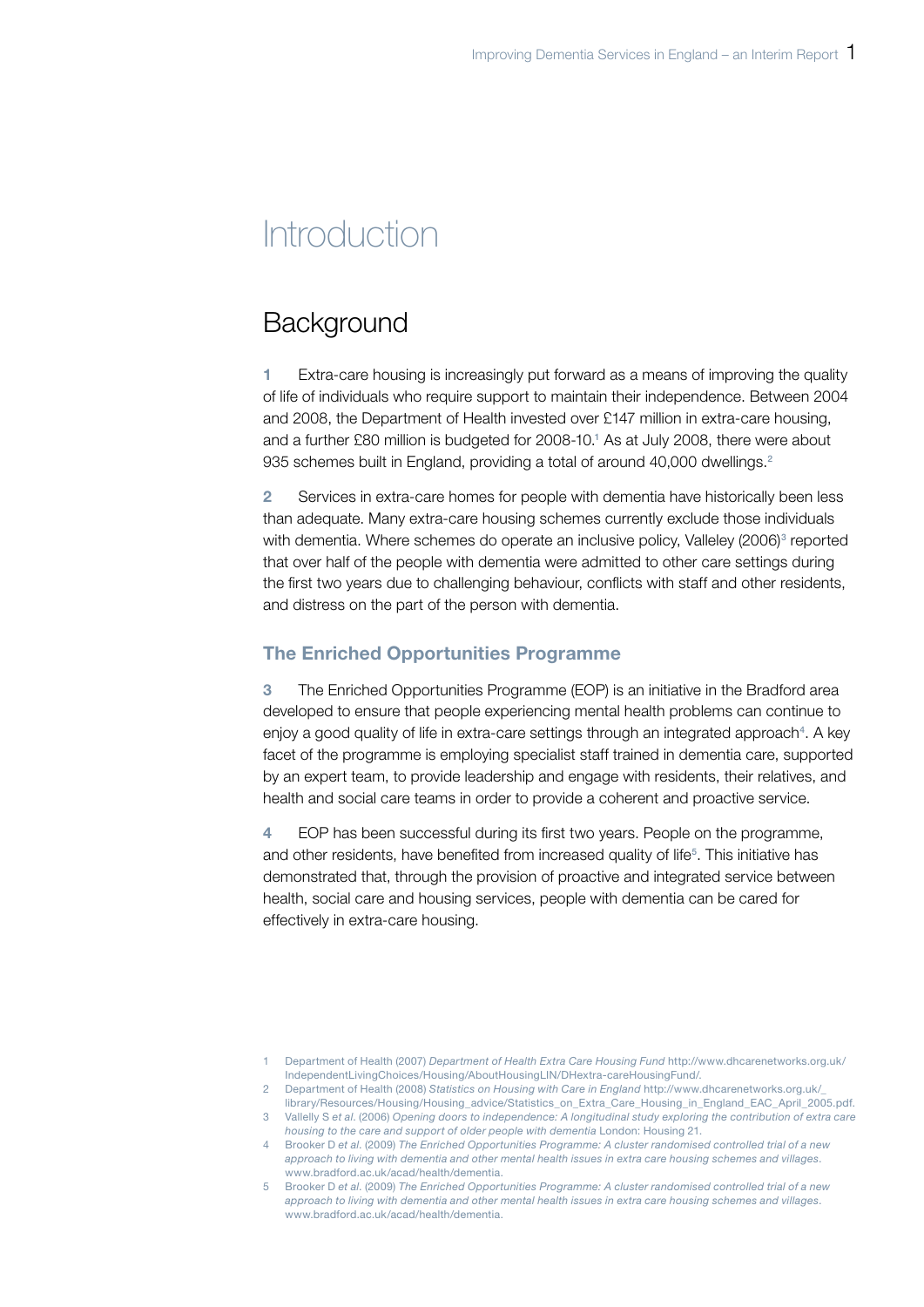5 Furthermore, people with dementia are less likely to move out to more intensive care settings such as nursing homes, and are more likely to use community care services instead of costly inpatient hospital care.

### Objective of the model

6 In January 2010 the National Audit Office published a value-for-money report Improving Dementia Services in England – an Interim Report<sup>6</sup>, referred to hereafter as "the NAO report". The NAO report examined the Department of Health's National Dementia Strategy, the successful implementation of which depends on the realisation of £1.9 billion of efficiency savings.

7 This paper provides support for the potential financial savings reported as immediately achievable in the NAO report. As part of our field work for the NAO report, we analysed the potential financial savings on service provision for people with dementia if the principles of the EOP are applied to all extra care homes across England.

8 We advise that this analysis is read together with the EOP report (Brooker D *et al*, 2009), which is referred to hereafter as "the EOP study" and also the NAO report.

9 The model compares a hypothetical scenario where an EOP style service is available across all extra care homes in England, with a control group where no specific provision for people with dementia is in place in these care settings.

10 The aim of the model is to explore the extent to which there is scope for value-for-money improvements in service provision for people with dementia in an alternative care setting. The costs considered here include only costs for social care, housing and health care, which are attributable to the public sector.

<sup>6</sup> Report by the Comptroller and Auditor General (2010) *Improving Dementia Services in England – an Interim Report* HC 82 2009-2010.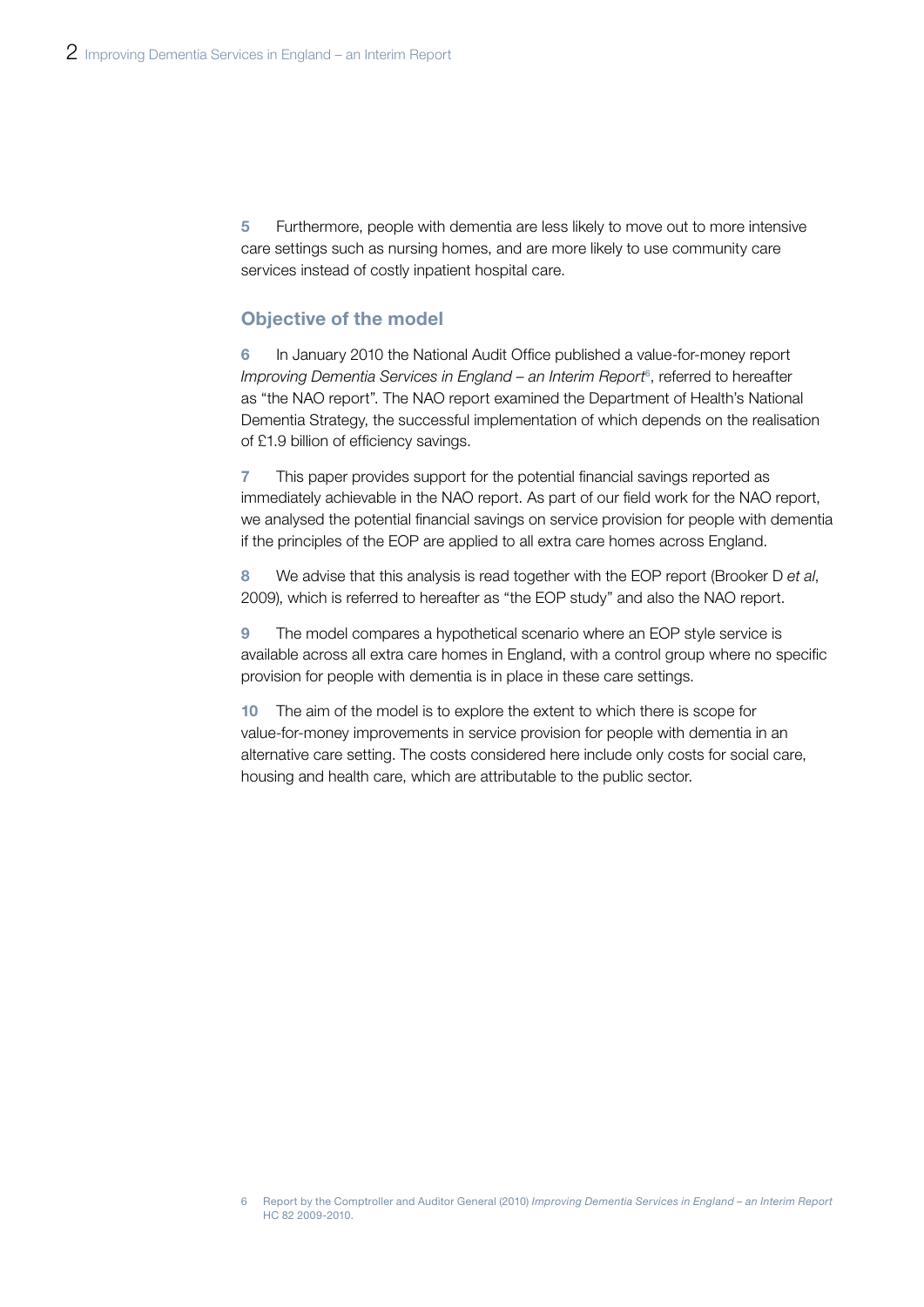## The Model

11 The model (Figure 1 overleaf) is a Markov decision analytic model constructed using Excel XP. The evaluation period is two years and each time period in the model consists of six months. The Markov Decision Model compares the costs of service provision for people with dementia in extra-care homes where an Enriched Opportunity Programme approach is taken against a service provision without (described as Project Support Work Coach or "PSWC" in the EOP study) or the control group.

12 The model sets out to emulate the flow of residents with dementia in extra-care homes over a two-year period. Once a person is enrolled in an extra care home, we assume that he or she will either remain at the extra-care home, or move to another housing setting including:

- private (own) home;
- other extra-care home;
- **•** residential care home; or
- $\bullet$  nursing home.

The model tracks all people with dementia entering into extra-care homes from entry until the end of the two year evaluation period or until death occurs, whichever is sooner.

13 The model is based on the EOP study. In the EOP study, the extra-care homes in the control group<sup>7</sup> were assigned a project support work coach (PSWC). The PSWC was employed as an extra senior staff member, however they were not provided with any specific training. In the extra-care homes with an EOP, extra training and team support was provided to the extra staff member employed (referred to as the "Locksmith" in the EOP report). This model evaluates the effect on service utilisation of the extra training and support provided under an EOP approach.

14 The model is a dynamic model in that once a resident leaves an extra-care home, the position available will be filled by a new resident who will then be followed until the end of the study period. The total number of people flowing through the system thus depends on the mortality rate and the transition rate to other housing settings. If people are transferred out of extra-care homes faster in one scenario, then there will be more people entering the model for evaluation in that scenario.

15 The model combines the estimates for the number of people with dementia entering extra-care homes, rate of transfer to other settings, probability of access to health care services, and mortality rate in each setting to estimate the levels of service utilisation. We then combine this information with costs estimated for different services, including housing cost, to obtain the total cost of service utilisation.

<sup>7</sup> In the EOP study there is a group of five extra-care homes, which employed a Dementia Specialist (the Locksmith). A separate group of five extra-care homes employed one extra person with no extra support and training (the PSWC or Project Support Work Coach). In line with the EOP study, we refer to this second group with a PSWC as the control group.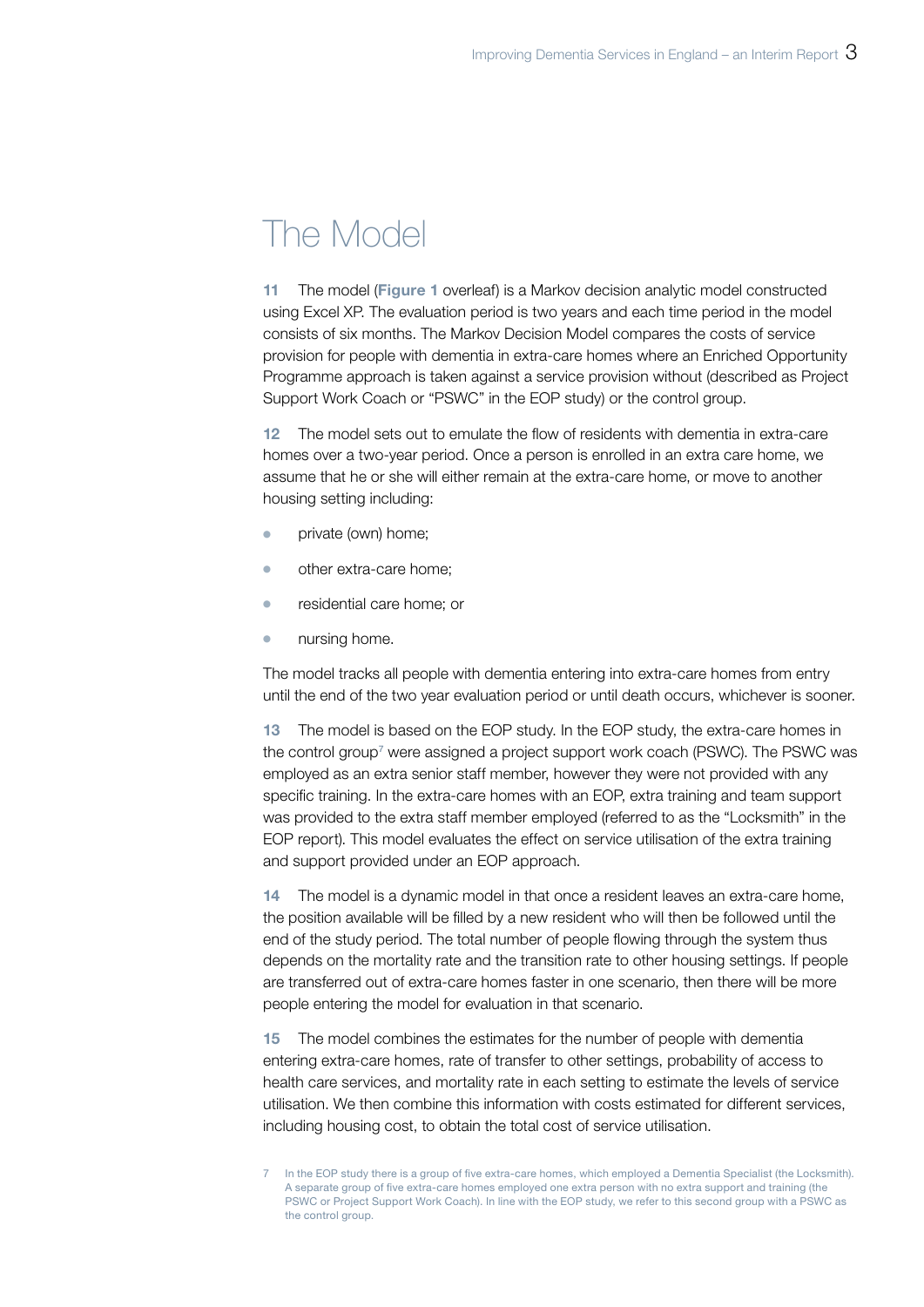

The Markov Decision Model **Figure 1**<br>The Markov Decision Model



Source: National Audit Office **Source: National Audit Office** 

NOTE

PSWC refers to the control arm in the EOP study. PSWC refers to the control arm in the EOP study.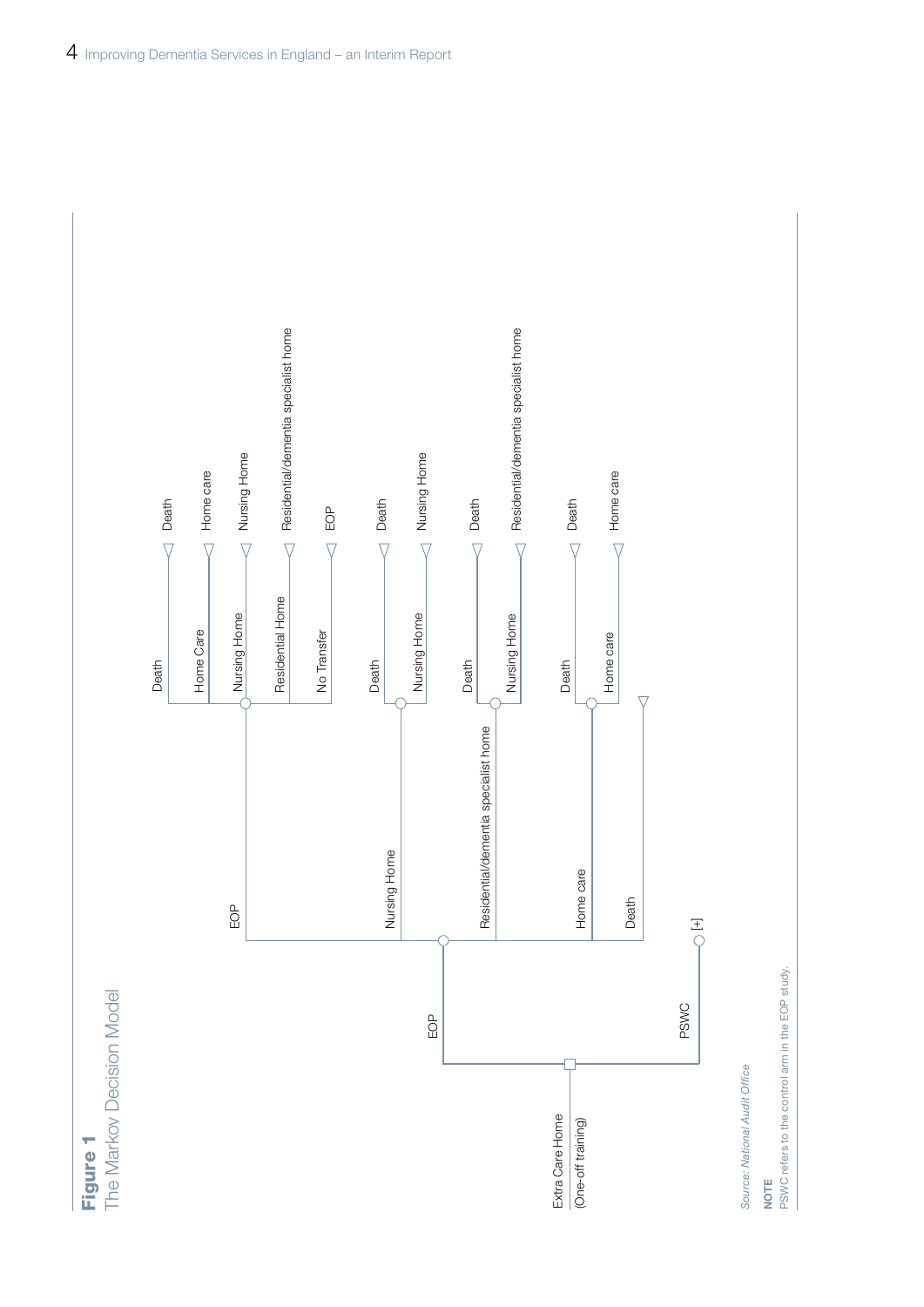16 In line with the EOP data collection period, the two-year evaluation period is divided into four half-year periods. The costs for each period are calculated separately and then aggregated together.

### **Probabilities**

17 We have estimated probabilities using the EOP study as well as other published literature. Figure 2 sets out the probabilities used in the model and their sources.

### Figure 2

Probabilities used in the economic model

| <b>Parameter</b> |                                | $0 - 6$<br><b>Months</b><br>(%) | $6 - 12$<br><b>Months</b><br>(%) | $12 - 18$<br><b>Months</b><br>(%) | <b>Sources and Notes</b>                                                                                                                                                                                |
|------------------|--------------------------------|---------------------------------|----------------------------------|-----------------------------------|---------------------------------------------------------------------------------------------------------------------------------------------------------------------------------------------------------|
| <b>EOP</b>       | Mortality                      | 6.9                             | 6.7                              | 5.6                               | We derived these estimates using data                                                                                                                                                                   |
|                  | Relocation to nursing home     | 1.5                             | 1.7                              | 0.0                               | from the EOP study <sup>1</sup> , adjusted for missing<br>data. The EOP study is an open study in                                                                                                       |
|                  | Relocation to residential home | 1.5                             | 1.7                              | 2.8                               | the sense that new entrants are recruited                                                                                                                                                               |
|                  | Relocation to private housing  | 0.6                             |                                  |                                   | to replace those who move out or die<br>during the study period. We accounted<br>for this using valid person years per<br>period to arrive at the relocation rates and<br>mortality rates in the study. |
| <b>PSWC</b>      | Mortality                      | 3.1                             | 5.9                              | 7.7                               |                                                                                                                                                                                                         |
|                  | Relocation to nursing home     | 3.9                             | 3.4                              | 5.7                               |                                                                                                                                                                                                         |
|                  | Relocation to residential home | 1.5                             | 2.5                              | 1.9                               |                                                                                                                                                                                                         |
|                  | Relocation to private housing  | 0.3                             |                                  |                                   |                                                                                                                                                                                                         |
| Nursing Home     | Mortality (6 month)            | 27.3                            |                                  |                                   | We derived this by assuming that the<br>difference in reported mortality between<br>EOP and PSWC is entirely caused by the                                                                              |

EOP and PSWC is entirely caused by the differences between the relocation rates to nursing homes. See Assumption 22b.

Source: National Audit Office analysis of EOP data

**NOTE** 

1 Brooker D *et al*. (2009) *The Enriched Opportunities Programme: A cluster randomised controlled trial of a new approach to living with dementia and other mental health issues in extracare housing schemes and villages* www.bradford.ac.uk/acad/health/dementia.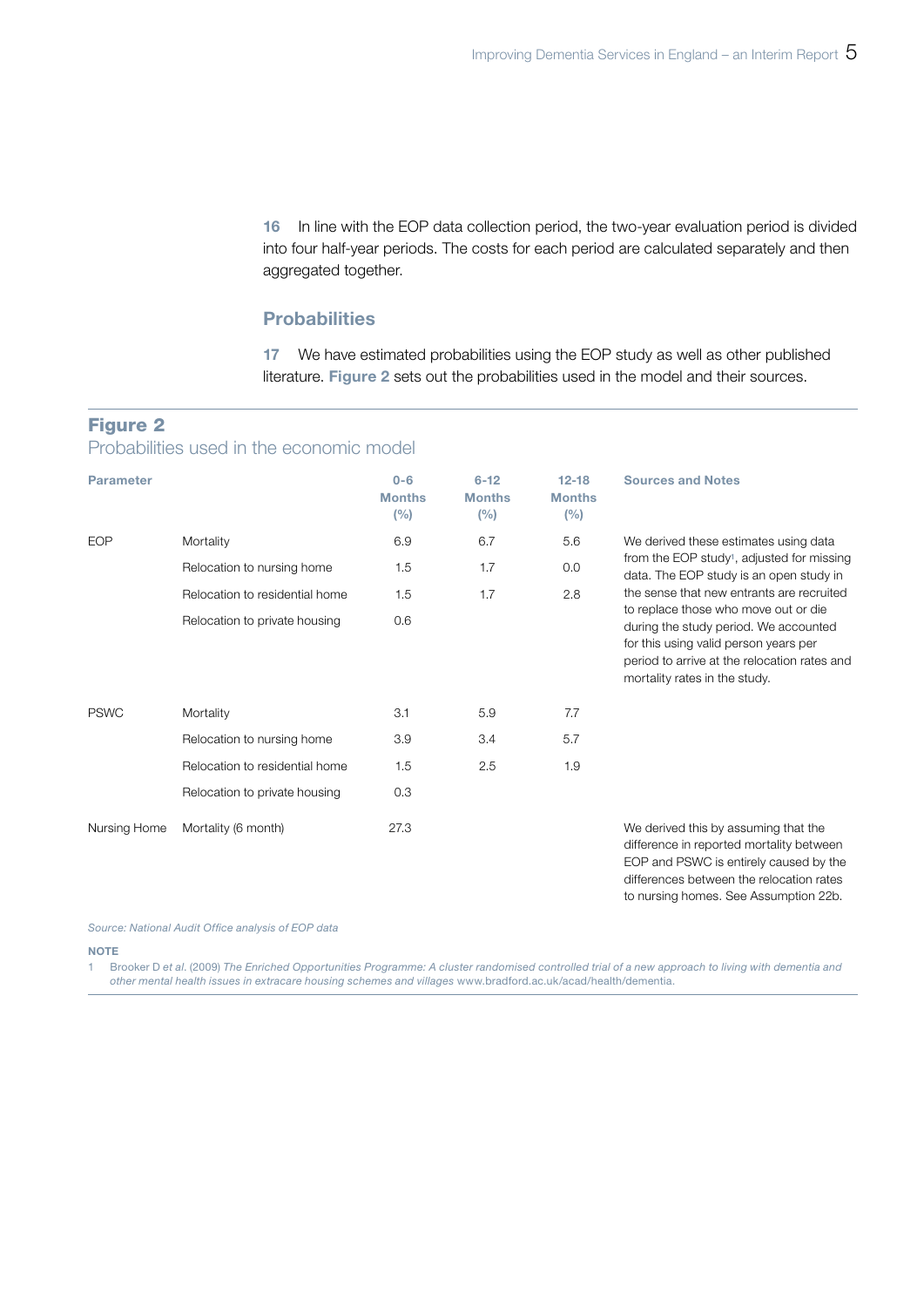#### **Costs**

- 18 The following categories of costs are included in the model:
- Costs to the NHS: inpatient and outpatient acute care, GP visits, Physiotherapy, Occupation Therapy, and Chiropody services.
- Housing cost: private home, extra-care home, residential home and nursing home attributable to the taxpayer.
- Social care cost: home care, charges for care provision in various other care settings.
- Programme cost: staff wages for the EOP and PSWC programme, and one-off and ongoing training costs where applicable.

Figure 3 details the costs used for the parameters in the model and their sources.

19 The cost from the Personal Social Services Research Unit (PSSRU)<sup>8</sup> for residential homes and nursing homes includes health care costs, while the cost for extra-care homes does not. The standard NHS contribution for nursing care in nursing homes is £2,626 per half year, which is much higher than the average (see Figure 3) in extra-care homes. For residential homes, we estimate the average GP and community nurse cost to be about £700 per six months; this is also higher than the primary care cost for the extra-care home reported here. However, there is no corresponding estimate for inpatient cost for residential care residents. We decided not to separate the costs attributable to the NHS out for those settings. Therefore, the housing costs for those settings in the model are not directly comparable to that for the extra care setting. This could lead to an underestimate of potential savings to the NHS, and an overestimate of the savings to the housing element.

20 We assumed that the cost for people with dementia living in a private home and extra-care home is the same on average. This is unlikely to affect the result, since the proportion of residents with dementia who move back to private homes from extra-care homes is negligible in both of the arms in the EOP study. Baumker T et al. (2008)<sup>9</sup> also reported that the health care cost in private homes is higher than in extra-care homes.

21 In this model, we only separated out the health care cost for those residents in extra-care homes, whilst treating the cost in other settings as a single measure of housing cost. The health care cost estimated in the model will only be for the health care cost incurred whilst being an extra-care resident. This could lead to an underestimate of the savings for the NHS; however, this should not affect the total estimate.

<sup>8</sup> Personal Social Services Research Unit (2009) *Unit Cost of Health and Social Care* Pp 37-38 www.pssru.ac.uk/pdf/ uc/uc2009/uc2009.pdf.

<sup>9</sup> Baumker T *et al*. (2008) *Costs and Outcomes of an Extra-Care Housing Scheme in Bradford* Joseph Rowntree Foundation www.jrf.co.uk.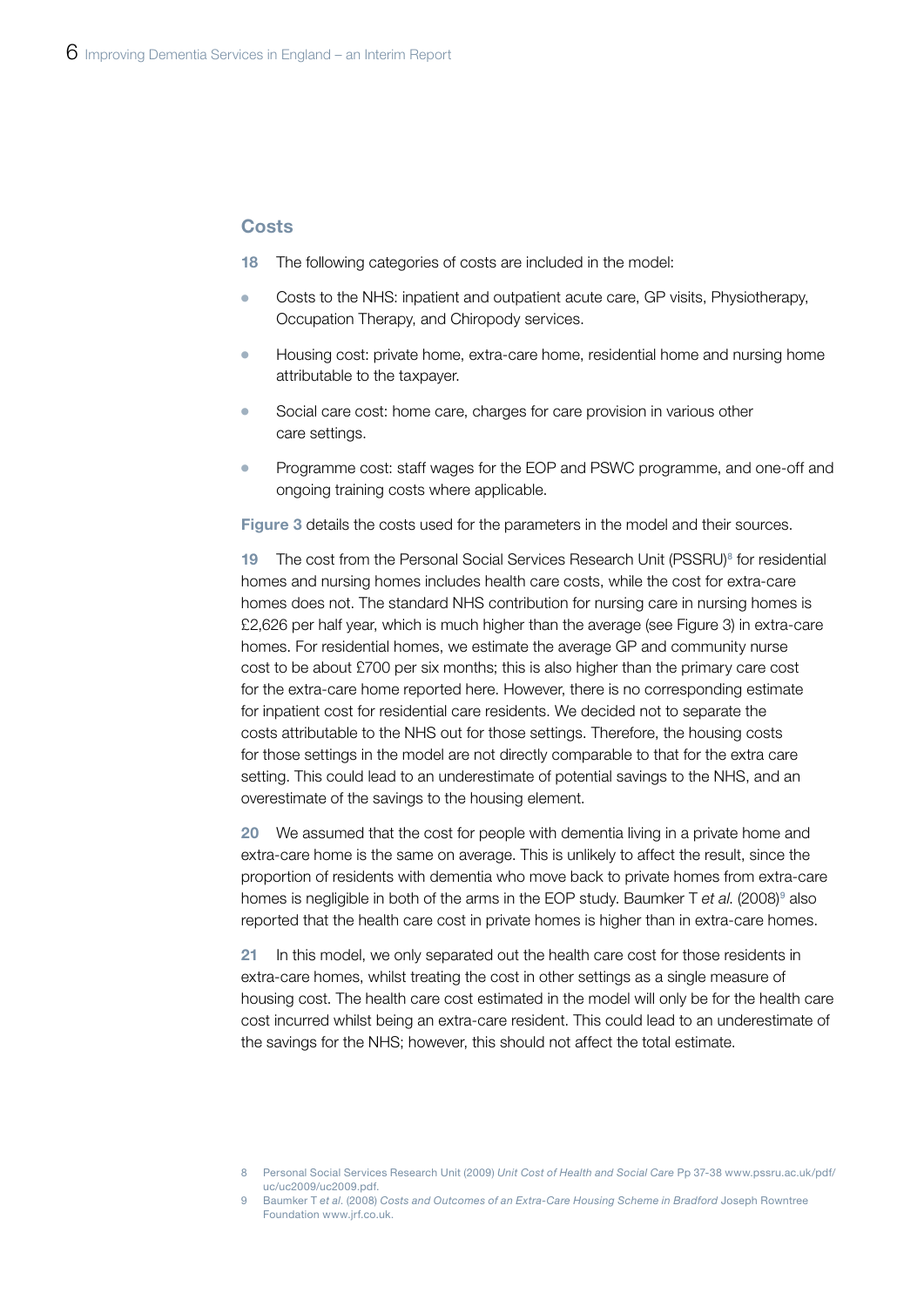## Figure 3

## Cost parameters used in the economic model

| <b>Parameters</b>                                 |                                   |            | Cost(E)     | <b>Source</b>                                                                                                                                                                       |  |
|---------------------------------------------------|-----------------------------------|------------|-------------|-------------------------------------------------------------------------------------------------------------------------------------------------------------------------------------|--|
| EOP (Locksmith) and PSWC staff cost (per annum)   |                                   | 31,800     |             | EOP study <sup>1</sup>                                                                                                                                                              |  |
| Training cost for EOP staff (per annum)           |                                   |            | 4,020       | EOP study                                                                                                                                                                           |  |
| One-off training cost for EOP Programme           |                                   | 2,000      |             | EOP study                                                                                                                                                                           |  |
| Housing and care cost                             | Nursing home for elderly          | 718        |             | PSSRU (2009) <sup>2</sup> The cost include housing, social care<br>and health services charges.                                                                                     |  |
| (per week)                                        | Residential care home for elderly | 502<br>470 |             |                                                                                                                                                                                     |  |
|                                                   | Private home                      |            |             | Assumed to be the same as in extra-care home<br>(See Paragraph 18).                                                                                                                 |  |
|                                                   | Extra-care home                   | 420        |             | Baumker T et al. (2009) <sup>3</sup> This does include health<br>care cost.                                                                                                         |  |
| Health care costs for EOP residents with dementia |                                   | <b>EOP</b> | <b>PSWC</b> | <b>EOP Study</b>                                                                                                                                                                    |  |
| Acute care cost at baseline                       | First half-year                   | 621        | 621         | In the EOP study, the average acute health care                                                                                                                                     |  |
| (First six month period)                          | Second half-year                  | 742        | 961         | cost for the first six months is £740 for the EOP arm<br>and £502 for the control arm. We used a weighted                                                                           |  |
|                                                   | Third half-year                   | 630        | 1,540       | average of £621 for both arms. For the following                                                                                                                                    |  |
|                                                   | Fourth half-year                  | 536        | 2,464       | periods, we used the rate of change inferred from the<br>EOP study to estimate the cost for each period. We<br>assumed that the rate of change was the same as the<br>third period. |  |
| Primary care cost at                              | First half-year                   | 266        | 266         | In the EOP study, the average primary care cost                                                                                                                                     |  |
| baseline<br>(First six month period)              | Second half-year                  | 234        | 264         | for the first six months is £300 for the EOP arm<br>and £234 for the control arm; we used a weighted                                                                                |  |
|                                                   | Third half-year                   | 298        | 270         | average of £266 for both arms. For the following                                                                                                                                    |  |
|                                                   | Fourth half-year                  | 380        | 276         | periods, we used the rate of change inferred from the<br>EOP study to estimate the cost for each period. We<br>assumed that the rate of change was the same as the<br>third period. |  |

**Source: National Audit Office analysis** 

#### NOTES

1 Brooker D *et al*. (2009) *The Enriched Opportunities Programme: A cluster randomised controlled trial of a new approach to living with dementia and other mental health issues in extra care housing schemes and villages*. www.bradford.ac.uk/acad/health/dementia.

2 PSSRU (2009) *Unit Cost of Health and Social Care* p37-38 www.pssru.ac.uk/pdf/uc/uc2009/uc2009.pdf.

3 Baumker T *et al*.(2008) *Costs and Outcomes of an Extra-Care Housing Scheme in Bradford* Joseph Rowntree Foundation www.jrf.co.uk.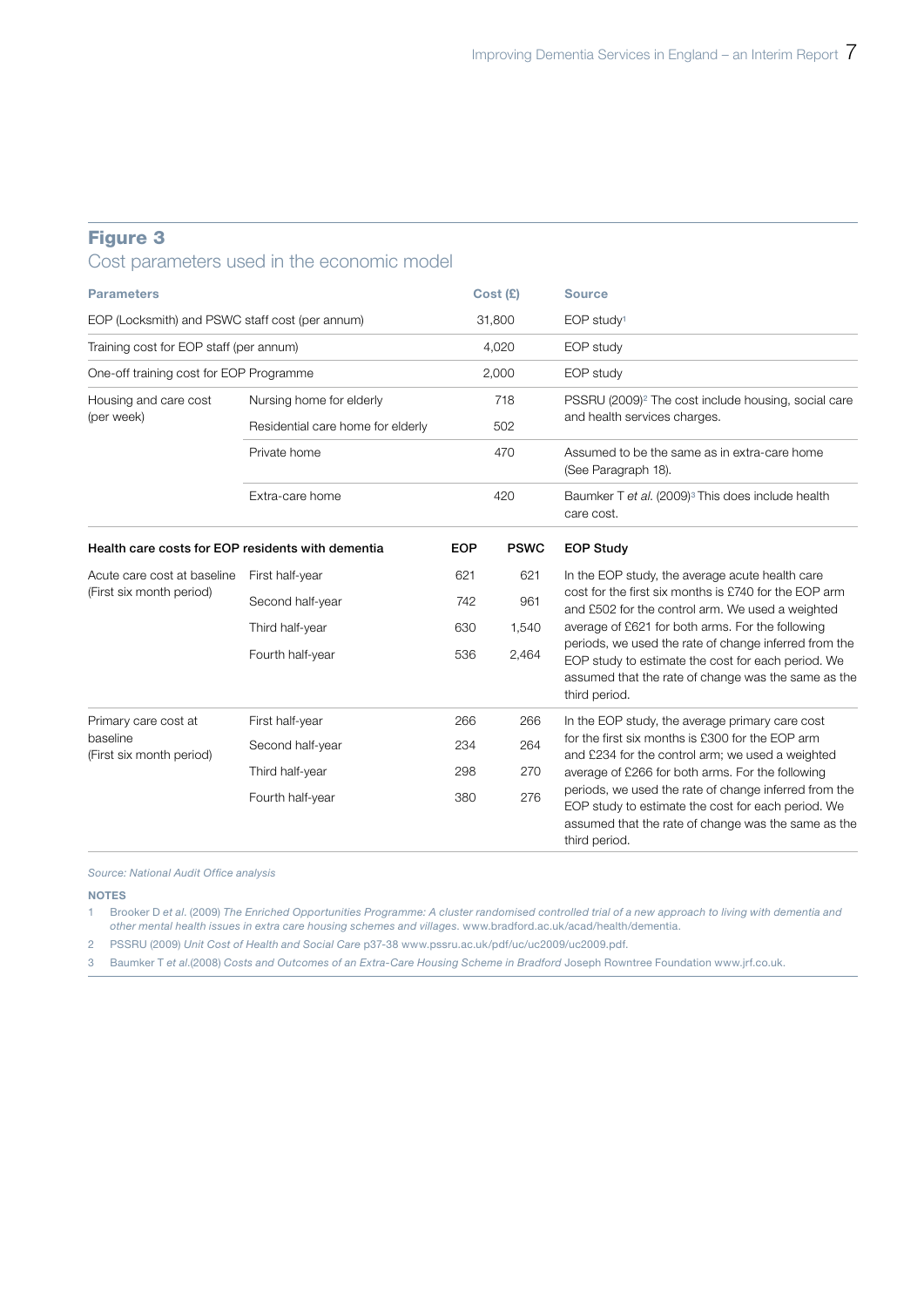#### **Assumptions**

22 To address the gap in the data, we have made various assumptions in the model. In general, the assumptions we made are conservative.

- **a** Assumptions on housing service utilisation:
	- The occupation rate is 90 per cent for all extra-care homes; this is based on the Laing and Buisson Report on extra-care home markets<sup>10</sup>.
	- $\bullet$  The EOP programme could be replicated in other extra-care settings; we are aware that not all extra-care homes are the same as Extra-care Charitable Trust housing, which supported the EOP programme.
	- <sup>¬</sup> Residents who move out of extra-care homes, for instance those who move to nursing homes, will stay until the end of the two year evaluation period unless they die during the evaluation period.
	- $\bullet$  Of all the housing provisions, including those receiving care in private homes, about three-quarters of the housing costs are paid for by the taxpayer. The Bradford study<sup>11</sup> on extra-care home costs reported that on average, about one quarter of the housing costs can be attributed to private individuals. *The Impact Assessment for Intermediate Care,* published by the Department of Health (2009), assumed that about 33 per cent of the cost of residential care for people with dementia is borne by private individuals, based on a PSSRU estimate12.
	- We assumed that for those living in private homes, the total housing cost and care provision is the same as for those in extra-care homes.
- **b** Assumptions specifically relating to the EOP data analysis:
	- For those who moved out or died during a six- month time period, the events happened at the midpoint of the corresponding period.
	- <sup>¬</sup> The differences in relocation rate and health care utilisation are attributable to the EOP programme.
	- For those residents who refused to participate or those whose data are incomplete, the service utilisation is assumed to be the same as for those who remained on the study; i.e. those data are missing randomly.
	- <sup>¬</sup> For the 18-24 months time-period, we assumed that the relocation rate will be the same as for the period between 12-18 months. However, for the transfer rate to nursing homes for the EOP arm, we used an average of the first three periods; since no one was transferred to nursing homes in the third period in the EOP study (see Figure 2).

- 11 Baumker T *et al*. (2008) *Costs and Outcomes of an Extra-Care Housing Scheme in Bradford* Joseph Rowntree Foundation www.jrf.co.uk.
- 12 Department of Health (2009) *Impact Assessment of Updated Guidance on Intermediate Care* www.dh.gov.uk.

<sup>10</sup> Laing and Buisson (2009) *Extra Care Housing Market Report 2009*.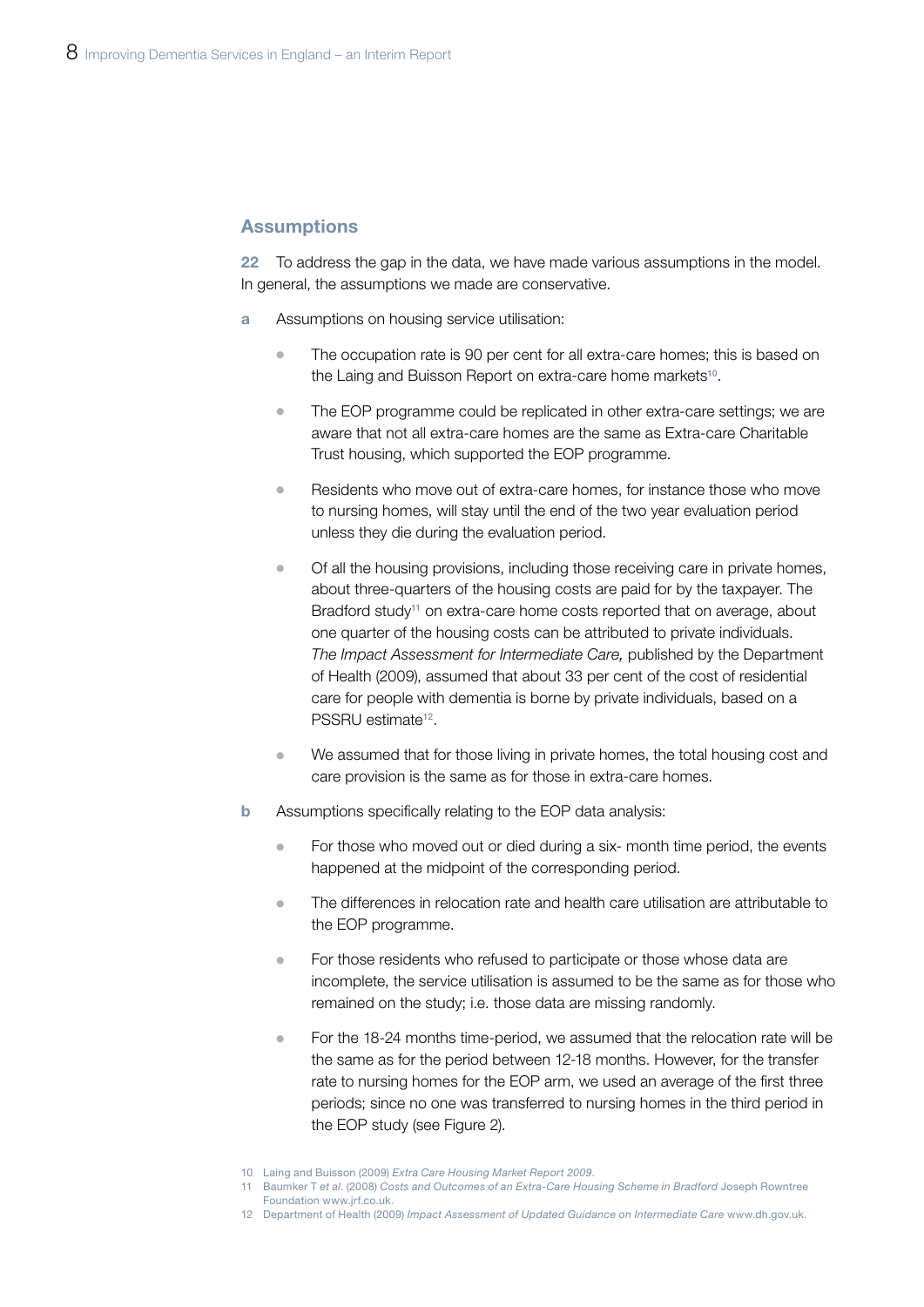- <sup>¬</sup> For resource utilisation in health care, we assumed that either the trend in the change in utilisation continues into the 18-24 months period or it remains the same as that for the 12-18 months period (see Figure 3).
- We assumed that those who were relocated to residential care homes and private housing have the same mortality rate (calculated as the average for the first three periods) as those who remained in the EOP or PSWC arms respectively.
- Finally, we assumed that residents in extra-care homes have the same underlying mortality rate whether in an EOP or in the control PSWC group. The difference in reported mortality for the two types of extra-care homes are caused by different rates of transfer to nursing homes. This is based on our understanding that those who were relocated to nursing homes are usually frailer and thus have a higher mortality rate.

### **Results**

23 We have assumed that there are currently 40,000 bed places for extra-care homes (see Paragraph 1) in England, with an occupation rate of 90 per cent. We have also assumed that if all extra-care homes have an inclusive policy, about 25 per cent of residents in extra-care homes could be older people with dementia<sup>13</sup>. On this basis, some 9,000 elderly people with dementia could be accommodated in the available extra-care homes.

24 Figure 4 shows the baseline costs for housing, medical costs and the EOP programme costs if an EOP style service is implemented across all extra-care homes in England for the first 6 month, 6-12 month, 12-18 month and 18-24 month periods.

#### Figure 4

Costs for a scenario with EOP style service in place for all extra-care homes in England

|                            | 0-6 months<br>$(\text{Em})$ | 6-12 months<br>(£m) | 12-18 months<br>(£m) | 18-24 months<br>(£m) | Total<br>$(\mathbf{E}$ m $)$ |
|----------------------------|-----------------------------|---------------------|----------------------|----------------------|------------------------------|
| Housing                    | 74.6                        | 77.9                | 80.1                 | 82.6                 | 314.8                        |
| Medical cost in extra-care | 8.0                         | 8.8                 | 8.4                  | 8.3                  | 33.4                         |
| Programme cost             | 7.5                         | 6.8                 | 6.8                  | 6.8                  | 27.8                         |
| Total                      | 90.1                        | 93.5                | 94.7                 | 97.7                 | 376.0                        |

**Source: National Audit Office** 

#### **NOTE**

Discrepancies in the totals are due to rounding

13 Brooker D *et al* (2009) *The Enriched Opportunities Programme: A Cluster Randomised Controlled Trial of a New Approach to Living with Dementia and Other Mental Health Issues in Extra Care Housing Schemes and Villages* www.bradford.ac.uk/acad/health/dementia.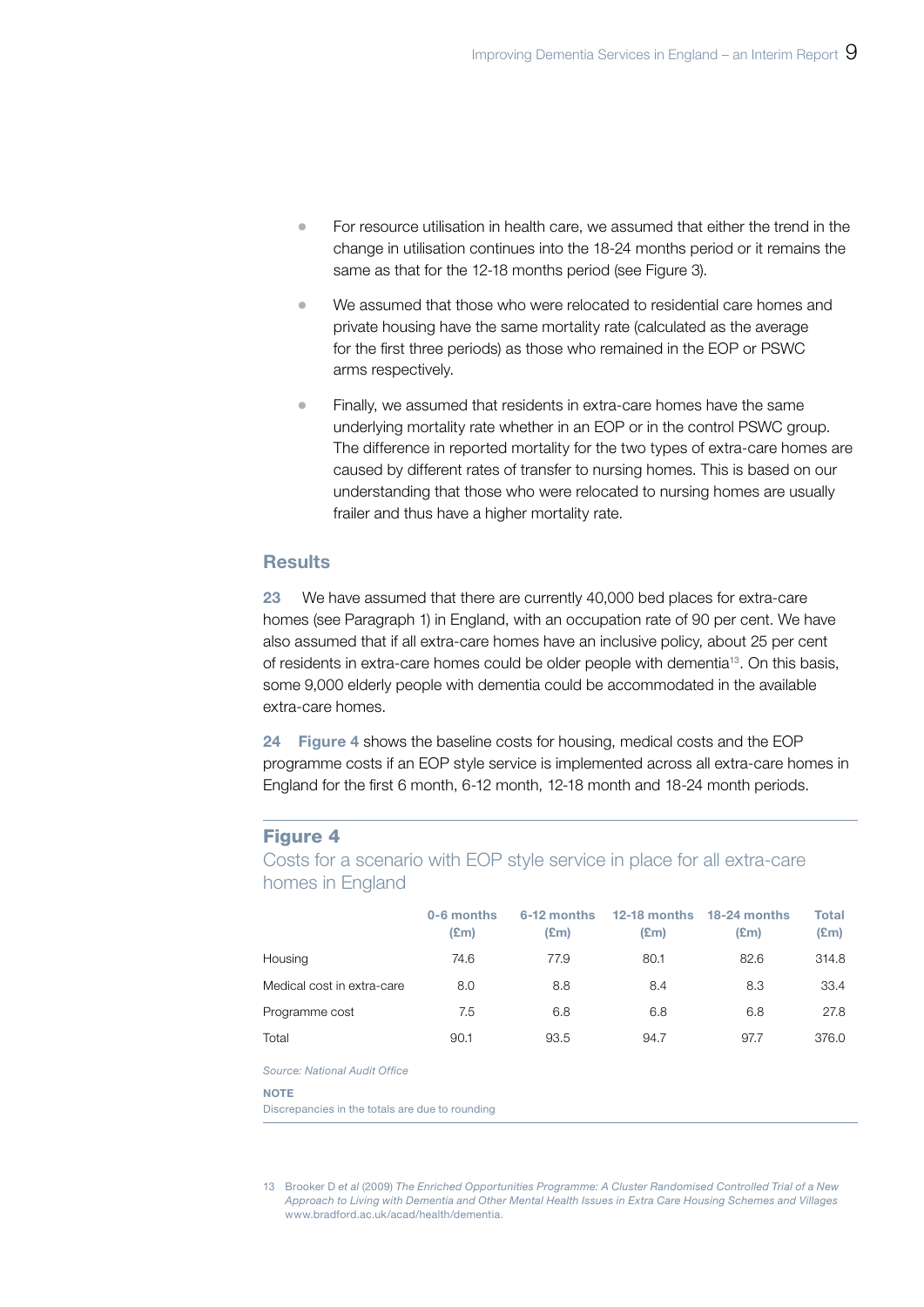25 Figure 5 shows the baseline costs for housing, medical cost and the PSWC style programme costs if a PSWC style service is available for all extra-care homes across England for the first 6 month, 6-12 month, 12-18 month and 18-24 month periods. Due to the dynamic nature of the resident flow, and the fact that more people under the PSWC scheme would be transferred out of extra-care homes and still be followed until the end of the two year period, more people would be cared for and costed under a PSWC scenario than under an EOP scenario in the model. We therefore adjusted the estimate for a PSWC scenario to the number of people cared for under an EOP scenario to make the results more comparable.

26 Figure 6 shows the incremental cost based on Figure 4 and Figure 5.

27 Figure 7 shows the incremental cost for up to 18 months and up to 24 months respectively. The adjusted results are for those adjusted to the number of people cared for under the two scenarios (see Paragraph 25). To be conservative, these figures assume that the service utilisation rate remains the same for the 12-18 month period as for the 18-24 month period.

#### Sensitivity Analysis

28 Although the EOP study is large and has a robust design for a study of its kind. the parameters derived are inevitably subject to various degrees of uncertainty or bias. These could arise from either the limitations of the EOP study or the assumptions we have made in constructing the model.

29 We carried out extensive one way sensitivity analyses on various parameters to test the effects of varying their values on the base line results. The parameters tested included the costs for the EOP locksmith, costs of training, inpatients and primary resource utilisation with EOP, the costs of housing (including extra-care and nursing homes), mortality rate in nursing homes and the proportion of housing cost paid by private individuals.

#### Figure 5

Costs for a scenario where a PSWC style service is in place for all extra-care homes in England

|                              | 0-6 months<br>$(\text{Em})$ | 6-12 months<br>$(\mathbf{E}$ m) | 12-18 months<br>$(\text{Em})$ | 18-24 months<br>$(\text{Em})$ | <b>Total</b><br>$(\text{Em})$ |
|------------------------------|-----------------------------|---------------------------------|-------------------------------|-------------------------------|-------------------------------|
| Housing                      | 76.8                        | 82.3                            | 89.3                          | 94.7                          | 343.2                         |
| Medical cost in extra-care   | 8.0                         | 11.0                            | 16.3                          | 24.7                          | 60.0                          |
| Programme cost               | 6.0                         | 6.0                             | 6.0                           | 6.0                           | 24.1                          |
| Total                        | 90.9                        | 99.4                            | 115.6                         | 125.4                         | 427.2                         |
| Adjusted by person cared for | 89.7                        | 96.3                            | 104.2                         | 115.5                         | 405.7                         |
|                              |                             |                                 |                               |                               |                               |

**Source: National Audit Office** 

#### **NOTE**

Discrepancies in the totals are due to rounding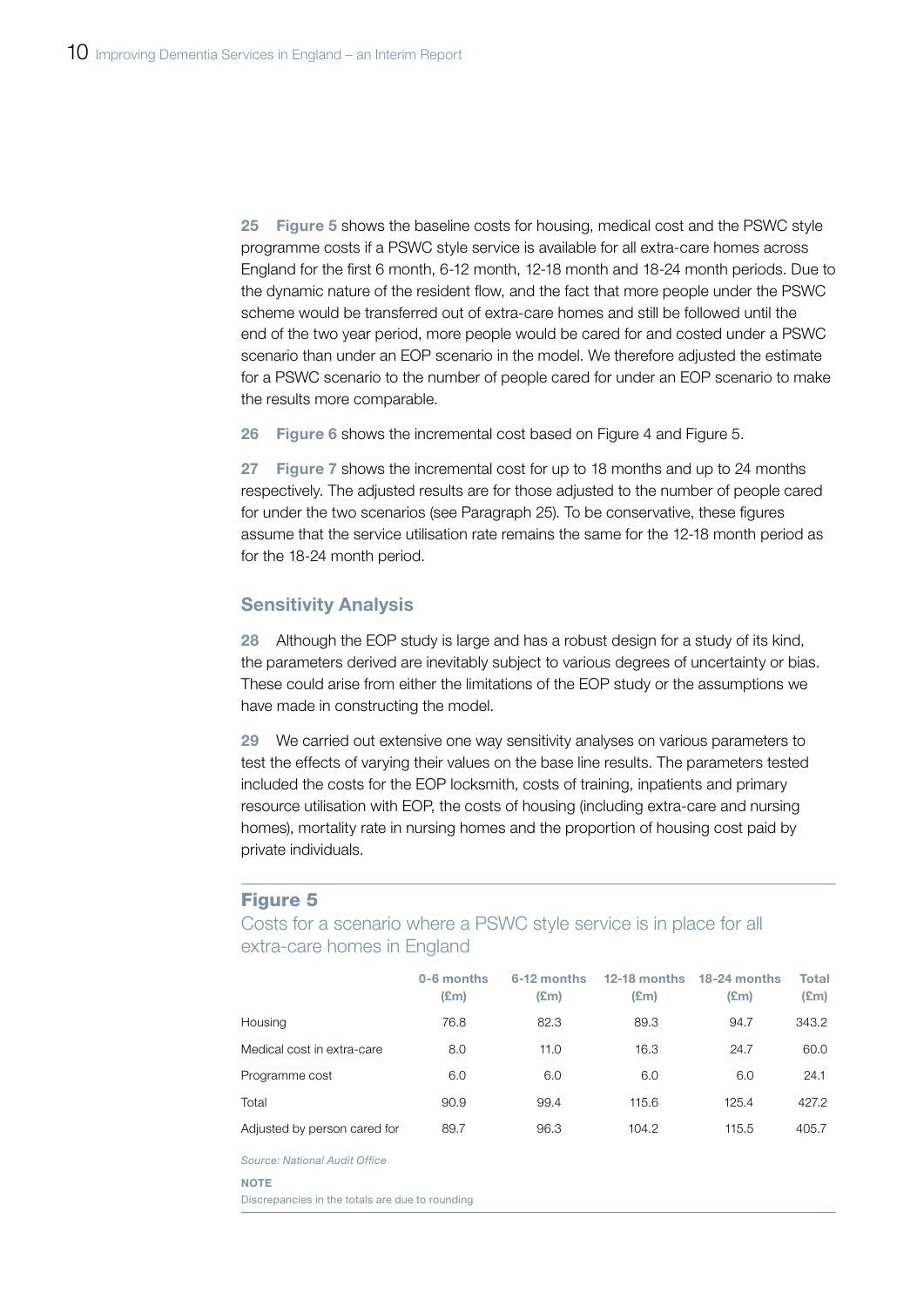#### Figure 6

Incremental cost between a scenario where there is EOP style service and a scenario where there is PSWC style service

|                               | 0-6 months<br>$(\text{Em})$ | 6-12 months<br>$(\mathbf{E}$ m) | $12-18$ months<br>$(\mathbf{E}$ m) | $18-24$ months<br>$(\text{Em})$ | Total<br>$(\text{Em})$ |
|-------------------------------|-----------------------------|---------------------------------|------------------------------------|---------------------------------|------------------------|
| Housing                       | $-2.2$                      | $-4.4$                          | $-9.7$                             | $-12.1$                         | $-28.4$                |
| Medical cost in extra-care    | 0.0                         | $-2.2$                          | $-7.9$                             | $-16.4$                         | $-26.6$                |
| Programme cost                | 1.4                         | 0.8                             | 0.8                                | 0.8                             | 3.7                    |
| Total                         | $-0.8$                      | $-5.9$                          | $-16.9$                            | $-27.8$                         | $-51.3$                |
| Adjusted by person cared for  | 0.4                         | $-2.8$                          | $-9.5$                             | $-17.8$                         | $-29.7$                |
| Source: National Audit Office |                             |                                 |                                    |                                 |                        |

NOTE

Discrepancies in the totals are due to rounding

### Figure 7

Incremental cost between a scenario where there is EOP style service and a scenario where there is PSWC style service for up to 18 months and up to 24 months respectively (assuming the same service utilisation pattern for the 12‑18 month period and 18‑24 month period)

|                 |            | <b>Total Incremental Cost Housing Service Cost Health Care Cost</b><br>$(\text{Em})$ | $(\mathbf{Em})$ | $(\text{Em})$ |
|-----------------|------------|--------------------------------------------------------------------------------------|-----------------|---------------|
| Up to 18 Months | Adjusted   | $-11.9$                                                                              | $-8.3$          | $-5.2$        |
|                 | Unadjusted | $-23.5$                                                                              | $-16.3$         | $-10.2$       |
| Up to 24 Months | Adjusted   | $-21.4$                                                                              | $-13.8$         | $-9.6$        |
|                 | Unadjusted | $-40.4$                                                                              | $-26.0$         | $-18.1$       |

**Source: National Audit Office** 

#### **NOTE**

'Adjusted' refers to the number of people cared for adjusted according to the number of people going through the EOP scenario (see Paragraph 25).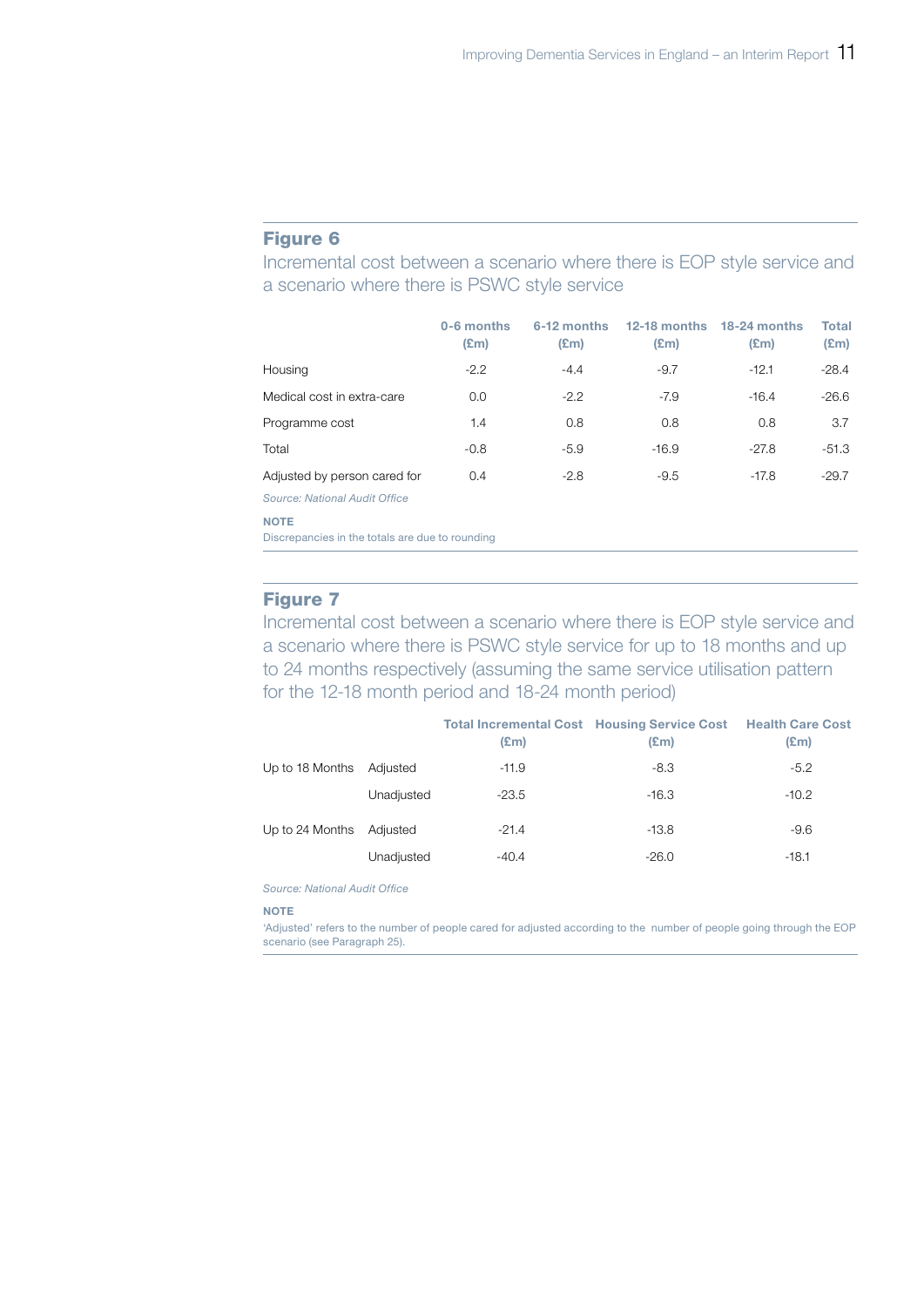30 Figure 8 below shows the effect of varying those parameters in the model upon the incremental costs. The base-line result in the diagram is for the incremental cost up to 18 months, adjusted for the number of people cared for (see Paragraph 22). The horizontal bars show how the total incremental cost varies as each parameter is varied over the range of values shown.

31 The Tornado Diagram (Figure 8) indicates that the most significant drivers in the model for the incremental costs are:

- Inpatient costs incurred by dementia residents (hospital cost first period);
- Costs for the PSWC and EOP programmes including staff cost (PSWC programme cost, EOP Locksmith cost);
- Costs of nursing home care; and
- Primary care costs.

32 The sensitivity analyses demonstrate that under a wide range of scenarios, savings could be realised with an EOP style programme in place as opposed to a PSWC style programme.

33 In the EOP study, the real differences between the two scenarios are training and support provided to the Locksmith, rather the number of staff itself (i.e. staff cost). Therefore, the staff costs for the PSWC and EOP programmes, although appearing to be sensitive here, are of little real significance to our analysis for incremental cost. The EOP training accounts for the difference between the two scenarios; however, this has little influence on the incremental cost.

#### Figure 8

Variations in total incremental cost (adjusted by the number of people cared for up to 18 months) of service utilisation for elderly people with dementia in extra-care homes

#### Tornado Diagram





*Source: National Audit Office*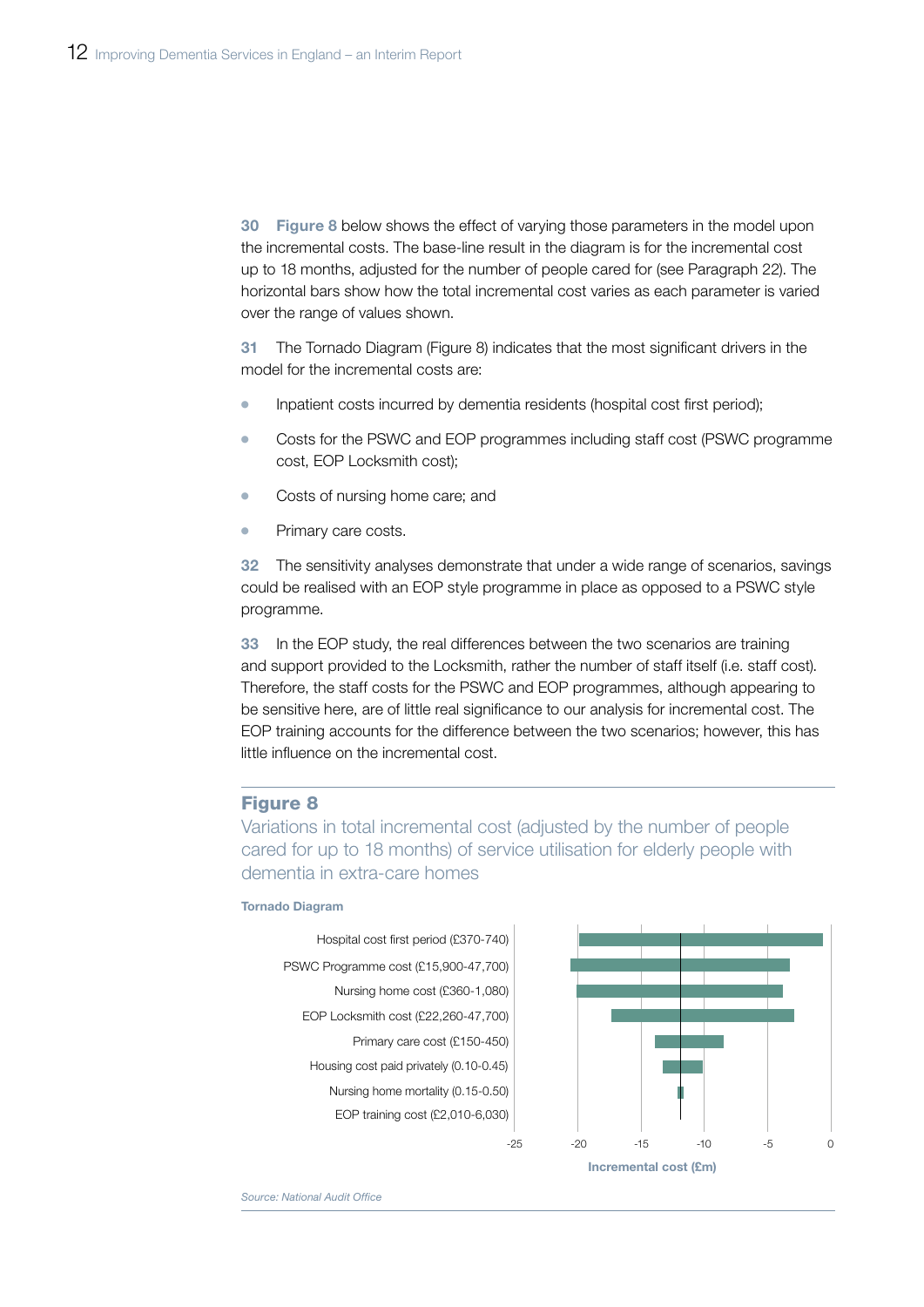#### **Discussion**

34 Based on evidence from the recent study in the Bradford area, our economic model suggests that providing an EOP style service in extra-care homes for people with dementia could lead to cost savings. This is in addition to the improved quality of life reported from the EOP report<sup>14</sup>.

35 If the first 18 month period is included as demonstrated in the EOP study, then the savings could be as much as £23 million. The savings for the NHS could be some £10 million, and for the housing service about £16 million. However, residents flow faster when no EOP programme is in place, and so the total number of residents evaluated in the model for the PSWC programme will be higher. After adjusting for this, the total savings would be around £11 million as compared to the counterfactual of no EOP provision.

36 If the trend in service utilisation between 18 and 24 months is the same as between 12 and 18 months, over a two year period the savings could be as much as £40 million in total, with £18 million for the NHS. Adjusted for the number of people cared for, the net savings could be about £21 million. The savings for the NHS could be about £9 million.

37 In the EOP study, an extra staff member was employed for both arms of the study, so the beneficial effects are due solely to the training, mentoring and management involvement and support. So the net effect of the EOP programme could be larger if it is compared to a setting where there are no extra staff at all; however, this could not be evaluated here.

38 The EOP programme was trialled over a two-year period. As indicated in Figure 6 the savings only start to be realised after one year, due to the initial set-up cost and the time lag before the intervention takes effect. So, in the longer term, the savings per annum could be higher.

39 There is notably more variation in the utilisation of health services in the EOP programme than those in the PSWC programme (according to the data provided to us by the EOP study team). This indicates that greater uncertainty is associated with the current EOP programme than with the control. We do not know the cause of this; however this does indicate that the consistency of the EOP programme needs to be improved. Parameters for resource unitisation for the model are based on the data generated from one trial study. Although the trial is the largest of its kind and of robust design, it was not envisaged in the first place as an economic study and the data were not collected systematically for economic evaluation. Therefore, more robust trials designed specifically to evaluate the economic impact of EOP would be desirable.

<sup>14</sup> Brooker D *et al* (2009) *The Enriched Opportunities Programme: A Cluster Randomised Controlled Trial of a New Approach to Living with Dementia and Other Mental Health Issues in Extra Care Housing Schemes and Villages*  www.bradford.ac.uk/acad/health/dementia.